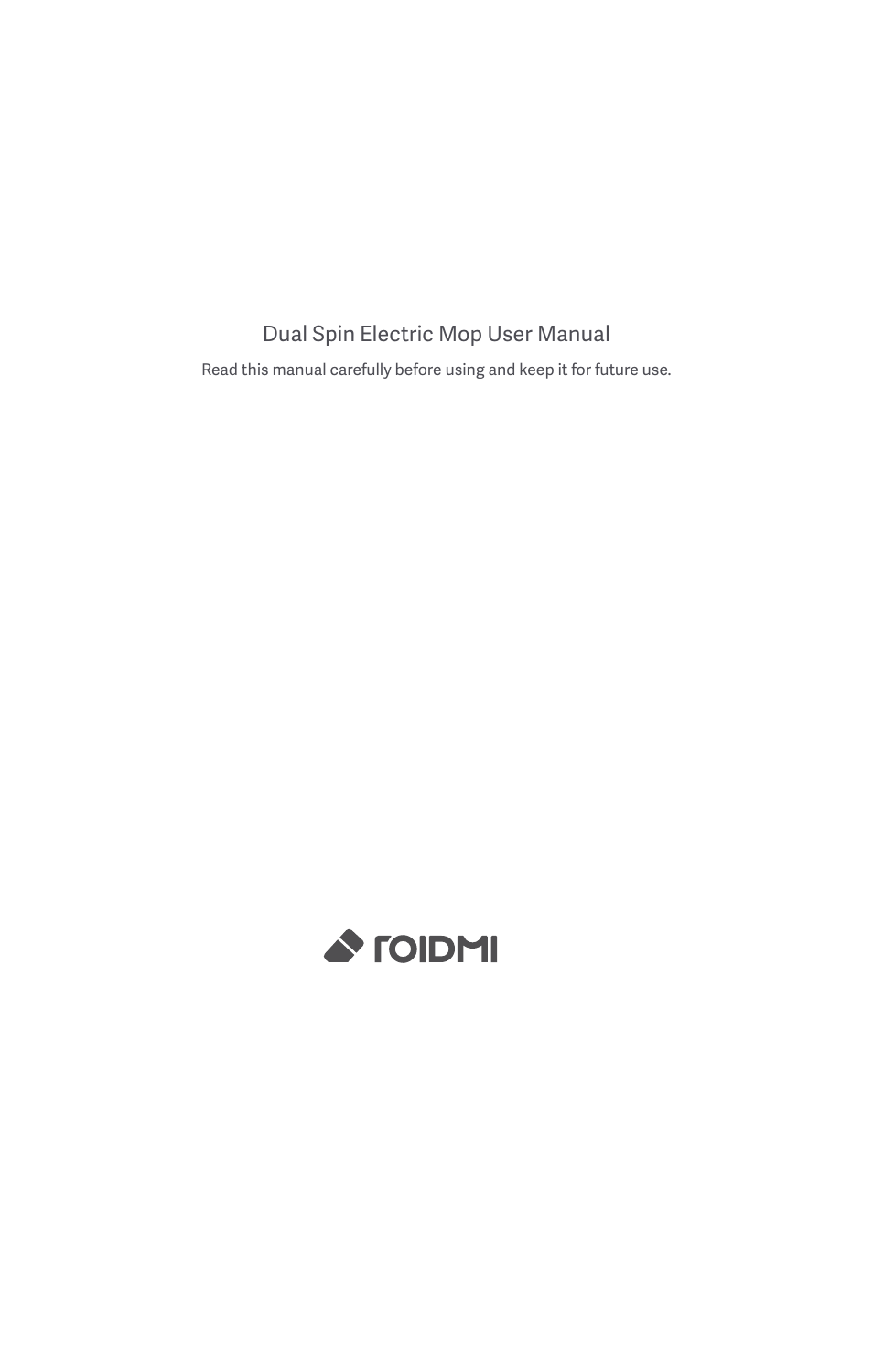## Safety instructions

Read this manual before using the product

Warning: To avoid injury to yourself and others, and to avoid unnecessary property damage, read carefully before using the product and observe the following "Safety instructions". The safety instructions are divided into two sections, "Warning" and "Caution". The "Warning" and "Caution" sections contain important information for safe use of the product and must be followed.



Warning

- 1. Do not spray water on the main body of the dual spin electric mop or immerse the main body in water, otherwise it may cause electric shock or product damage.
- 2. Do not touch the curved part of the dual spin electric mop with your hands, otherwise it may cause injury.
- 3. Do not install the mop pads when the dual spin electric mop is in operation, otherwise it may cause injury.
- 4. Do not use this product to vacuum sharp objects such as glass fragments, wires, blades, etc., otherwise it may cause personal injury or product damage.
- 5. Do not remove the mop pads before the dual spin electric mop stops spinning completely, otherwise it may cause injury.
- 6. Watch your step if there is residual water on the floor after using the product to prevent slips.
- 7. This appliance is not intended for use by children or persons with reduced physical, sensory or mental capabilities, or lack of experience and knowledge, unless they have been given supervision.
- 8. This appliance can be used by children aged from 8 years and above and persons with reduced physical, sensory or mental capabilities or lack of experience and knowledge if they have been given supervision or instruction concerning use of the appliance in a safe way and understand the hazards involved. Cleaning and user maintenance shall not be made by children without supervision. Children should not play with the appliance.
- 9. This appliance contains batteries that are non-replaceable. when charging, no action needed from users to shift the adapter between 50 and 60Hz, adapter can adapt itself for both 50 and 60Hz.

WARNING: For the purposes of recharging the battery, only use the detachable supply unit provided with this appliance.

This appliance contains batteries that are non-replaceable.

when charging, no action needed from users to shift the adapter between 50 and 60Hz, adapter can adapt itself for both 50 and 60Hz.

# Caution

- 1. It is recommended to empty the water tank after using the dual spin electric mop to prevent water seeping and damaging the floor.
- 2. Do not expose the dual spin electric mop to the sun or store it at temperature below 0 °C, otherwise it may cause product damage.
- 3. Do not use the product to clean the same spot for a long time, otherwise it may damage the main unit.
- 4. Do not step on the vacuum head of the dual spin electric mop, otherwise it may cause product damage.
- 5. This product is not intended to use on carpets, otherwise it may damage the product or the carpets.
- 6. Do not use this product to vacuum liquids, otherwise it may cause product damage.
- 7. Two mop pads must be installed at the same time when using the dual spin electric mop, otherwise it may damage the floor.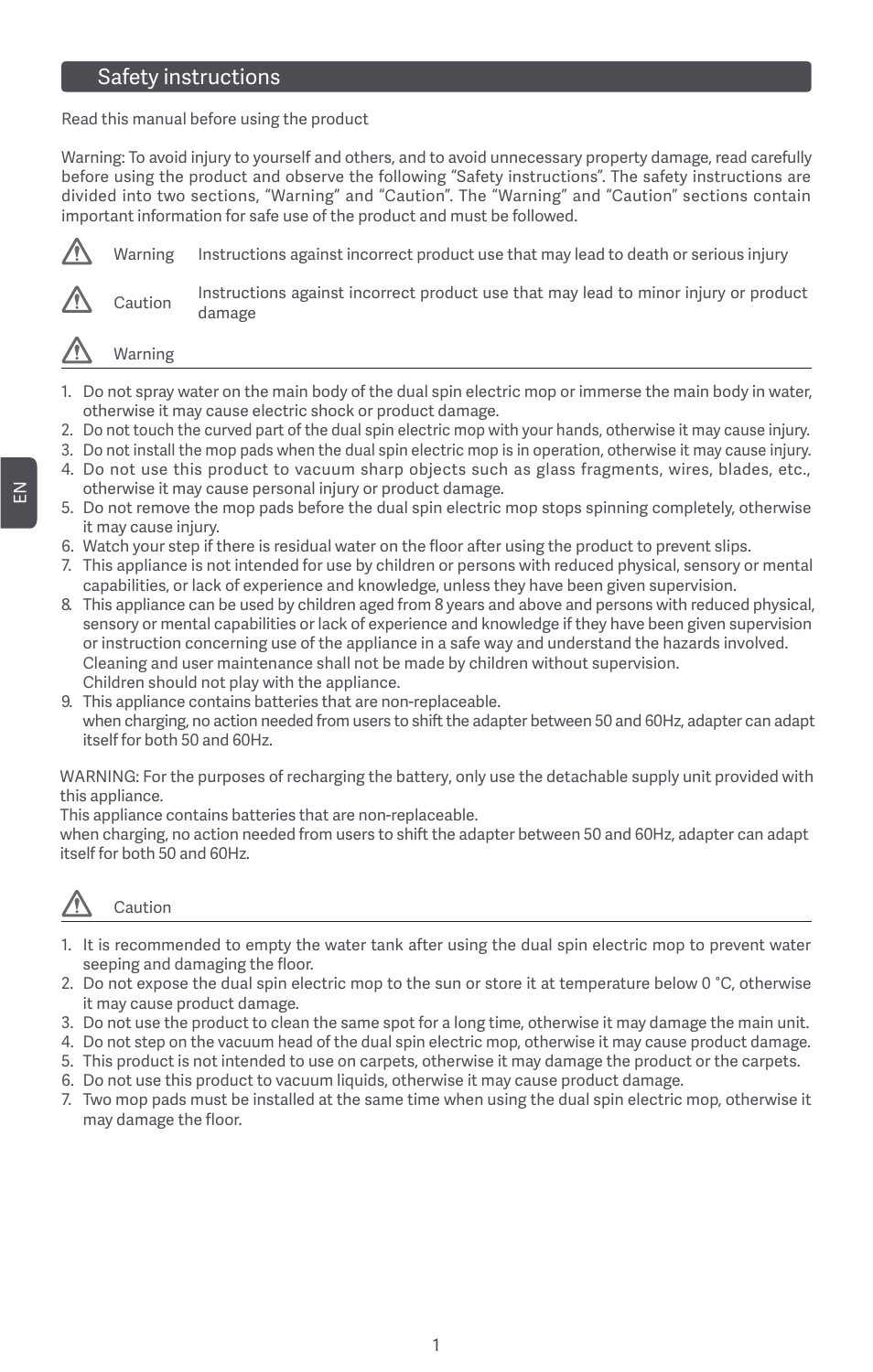### Main unit

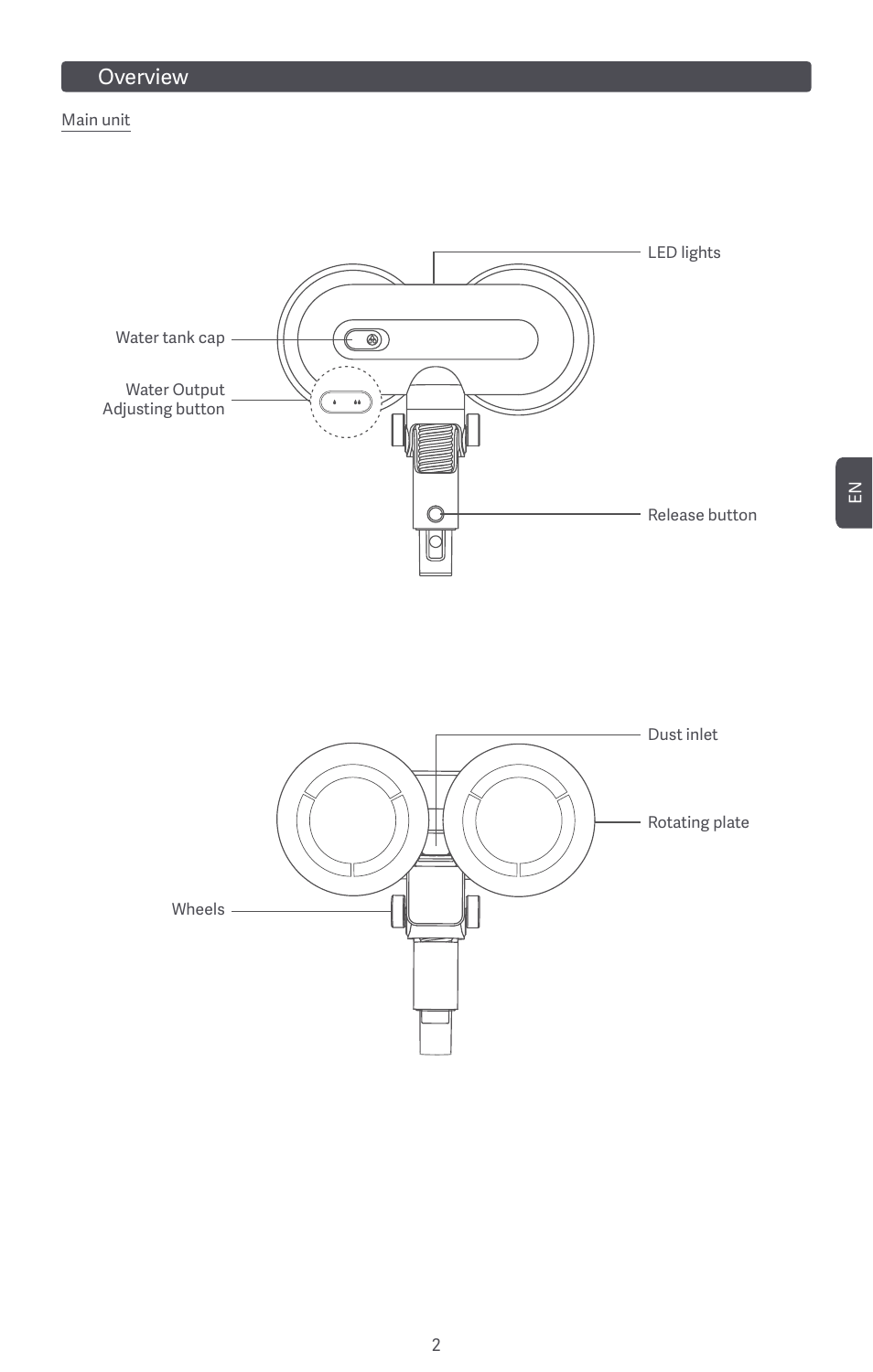### Installation and use

1) Installing mop pads and adding water



With the furry side facing outward, align the mop pad center with the rotating plate center, then attach the mop pad to the rotating plate.



Open the rubber cap of the water tank (from left to right as shown in the figure).



Use a measuring cup to 240ml fill clean water into the water tank.

#### Caution

- 1. The cleaning performance will be reduced, if the mop pads are not correctly attached to the rotating plates.
- 2. Do not fill the water tank by putting it directly under the tap water.
- 3. Do not add other stuff in the water tank to prevent blocking the water tank.
- 4. Empty the water tank after cleaning the floor.
- 5. Do not add water at temperature exceeding 50 °C. Adding other liquids will cause damage to the inside of the product.
- 2) Adjusting the water output



Press the button to switch to Small Water Output mode, the "one water drop" icon on the left lights up. This mode is used to clean floors that cannot get severely wet or to reduce the water output amount.



Press the button again to switch to Large Water Output mode, the "two water drops" icon on the right lights up. This mode is used to clean stubborn stains or to increase the water output amount.



Press the button once again to switch to No Water (or Dry) mode, the water drop icons light off.

## Caution

- 1. The water drop icon lights are Off by default when the product leaves the factory. Please adjust the water output amount by pressing the Water Output Adjusting button.
- 2. If the product may be stopped using for a long time, please switch the water drop icon lights to Off by pressing the Water Output Adjusting button to avoid malfunction.
- 3. Before moving the appliance or when you need to dry mop the floor, please switch the water drop icon lights to Off by pressing the Water Output Adjusting button.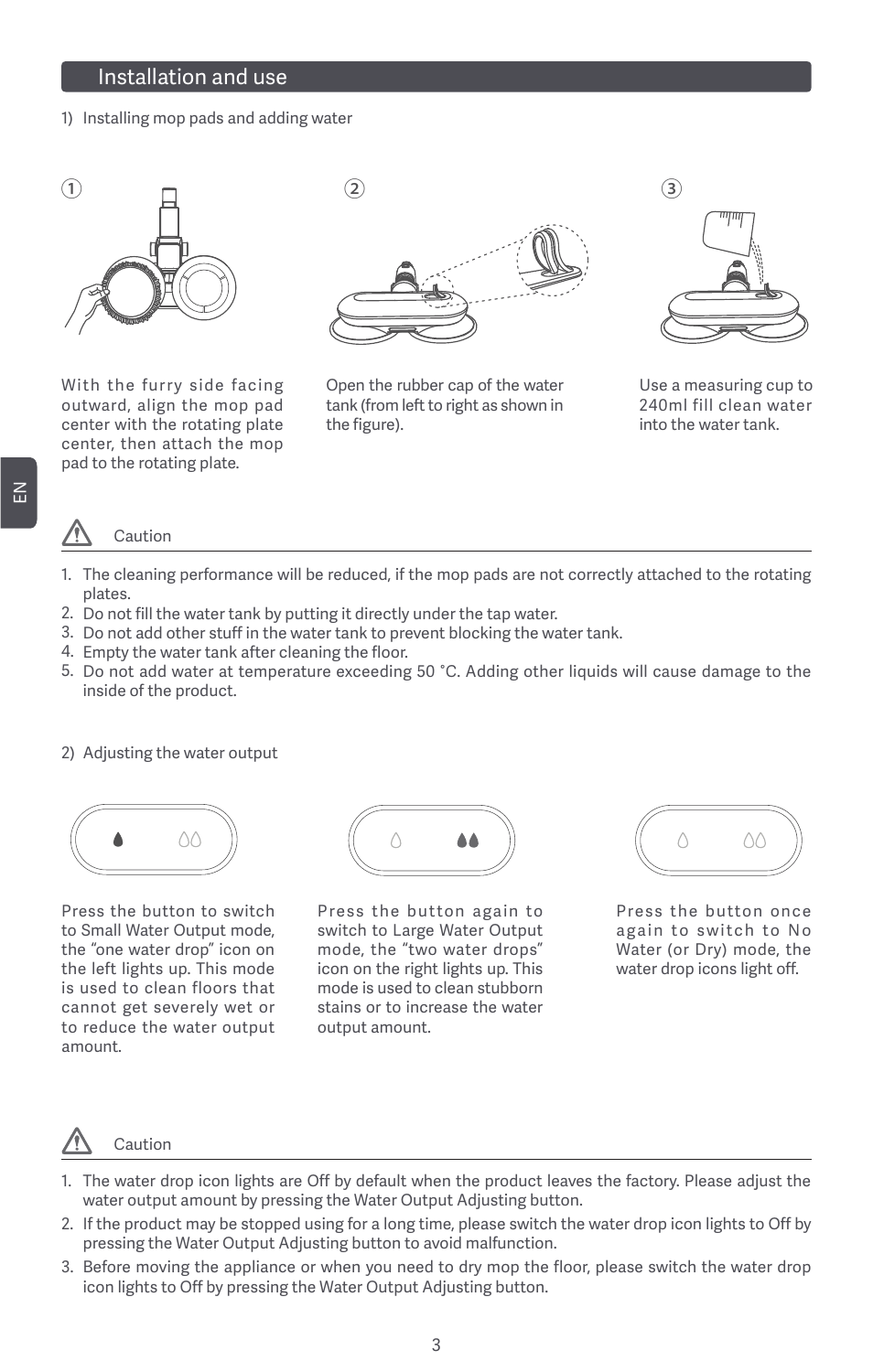## Cleaning and maintenance

### Manual cleaning



Wet the mop pad thoroughly and clean it.



Wring water out from the pad. Insert the long cleaning brush into the dust inlet of the dual spin electric mop, then rotate the brush to remove the dust.

## Caution

- 1. To dry mop the floor, just install the pad and start mopping, no need to wet it.
- 2. After cleaning the mop pads, be sure to thoroughly wring water out.
- 3. Do not use the long cleaning brush to clean items other than the dual spin electric mop.
- 4. Before using the long cleaning brush to clean the dual spin electric mop, make sure the appliance is turned off.
- 5. Keep the long cleaning brush dry. Do not wet the brush when using it to clean the dual spin electric mop.
- 6. After use, clean the long cleaning brush and dry it under the sun light, to prevent mold and odor.

### Troubleshooting

When the dual spin electric mop cannot work normally, please troubleshoot by yourself or contact the customer service to help with troubleshooting

| Error description                            | Cause                           | Solution                                                                                    |
|----------------------------------------------|---------------------------------|---------------------------------------------------------------------------------------------|
| The dual spin electric mop<br>does not spin. | Battery is too low.             | Check if the vacuum cleaner has sufficient<br>power. Recharge the battery fully before use. |
| No water sprayed from the<br>water outlet.   | The water outlet is<br>blocked. | Clean the blocked water outlet, and check if<br>there is water in the water tank.           |

### Technical data

| Product name                          | Dual spin electric mop |                     | XCQXZDS01*            |
|---------------------------------------|------------------------|---------------------|-----------------------|
| Rated operating voltage<br>$28.8 V =$ |                        | Rated power         | 30 W                  |
| Rated rotating speed                  | $>200$ r/min           | Dimensions          | ca. 290 x 78 x 295 mm |
| Net weight                            | ca. 1.25 kg            | Water tank capacity | ca. 240 ml            |
| Voltage of water pump                 | $3V =$                 | Noise level         | $<$ 70 dB(A)          |

"\*" symbol indicates the product color, e.g.  $B = black$ ,  $W = white$ ,  $G = gray$ ,  $P = purple$ .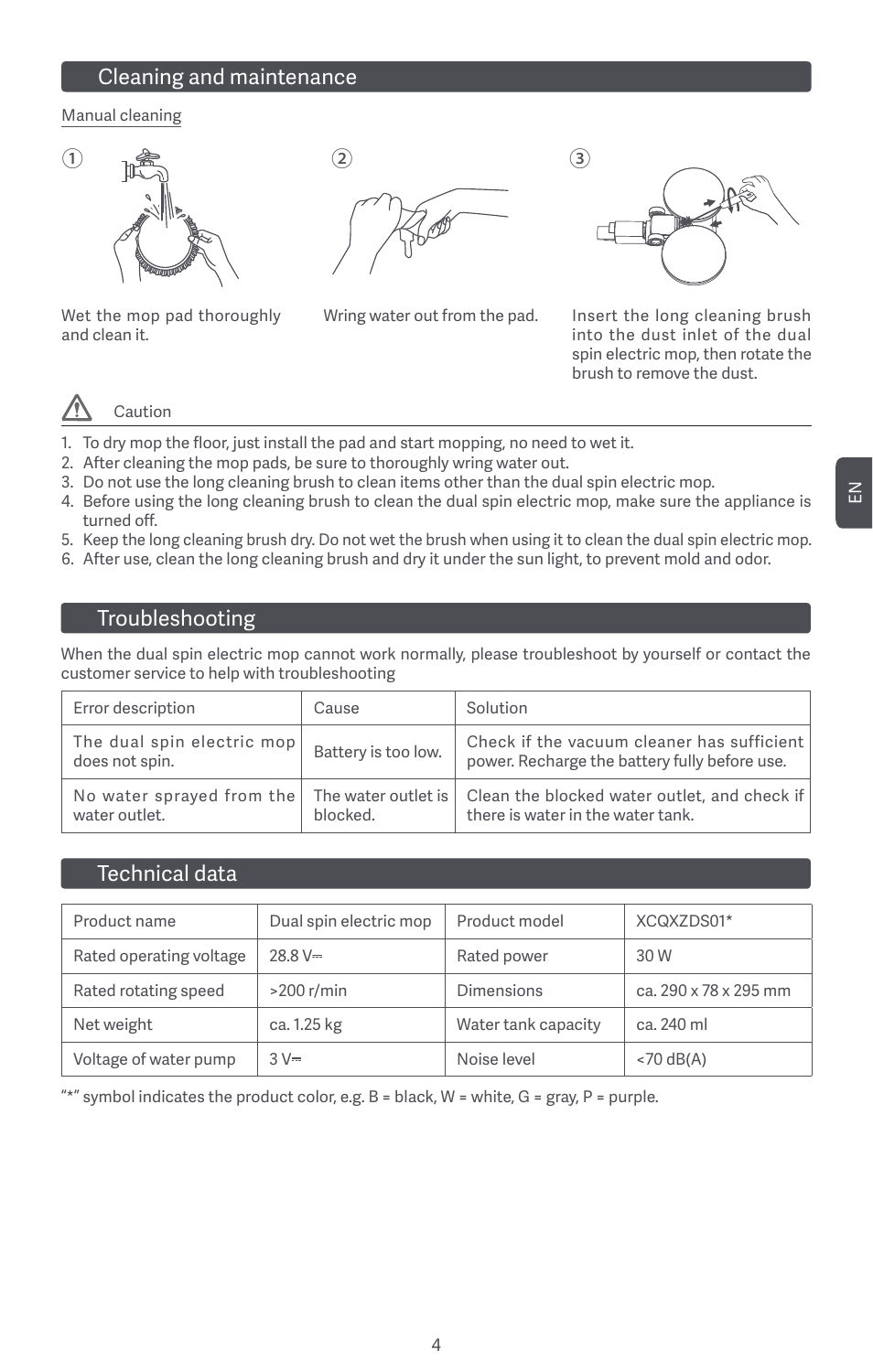## Warranty and limitations of liability

This product is guaranteed for a period of 12 months (defined by local law) from the date of purchase against any failure resulting from manufacturing or material defects.

This warranty does not cover damage caused by improper installation, improper use, or normal wear and tear of the product.

More specifically, the warranty does not cover:

- Damage or problems caused by improper use, accident, alteration or electrical connection of improper intensity or voltage.
- Modified products, those whose warranty seal or serial number have been damaged, altered, removed or oxidized.
- Failure of the battery due to overcharging or failure to observe the safety instructions explained in the instruction manual.
- Cosmetic damage, including scratches, dents, or any other element.
- Damage caused by any intervention carried out by an unauthorised person.
- Defects caused by normal wear and tear or due to normal ageing of the product.
- Software updates due to a change in network settings.
- Product failures due to the use of third party software to modify, change or adapt the existing software.
- Product failures caused by use without accessories approved by the manufacturer.
- Oxidised products.

#### Terms and conditions of implementation:

To obtain a warranty service, you are requested to return your product to the customer service desk of your retail outlet with your proof of purchase (receipt, invoice, ...), the product and its supplied accessories, with its original packaging.

It is important to have the date of purchase, the model and the serial or IMEI number on hand as information (this information usually appears on the product, the packaging or your proof of purchase).

Failing this, you must return the product with the accessories necessary for its proper operation (power supply, adaptor, etc.).

In the event that your claim is covered by the warranty, the after-sales service may, within the limits of local law, either:

- Repair or replace defective parts.
- Exchange the returned product with a product that has at least the same functionality and that is equivalent in terms of performance.
- Refund the product at the purchase price of the product mentioned on the proof of purchase.

If one of these 3 solutions is used, this does not give rise to the extension or renewal of the warranty period.